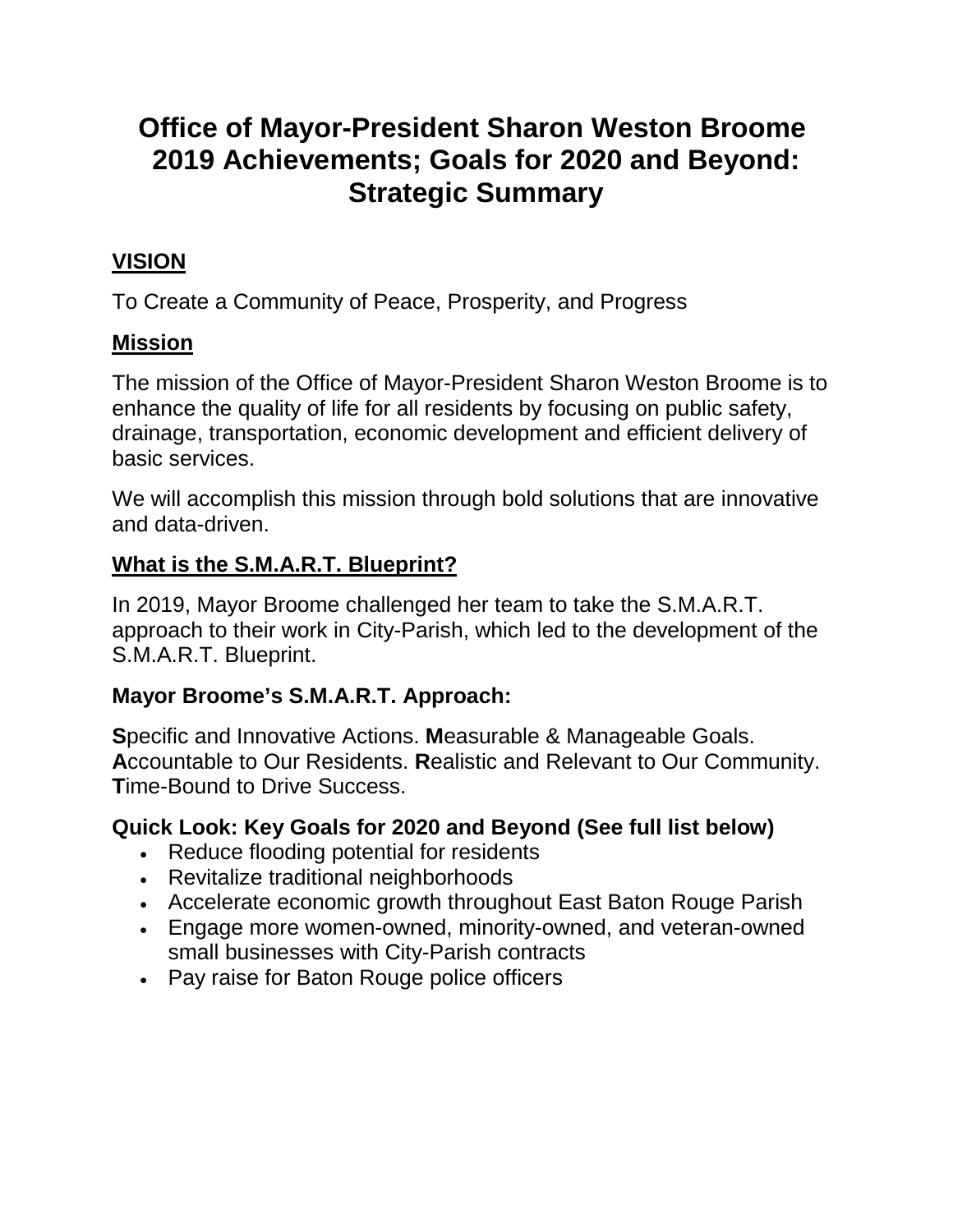# **ACHIEVEMENTS FOR 2019**

#### **Investing in Infrastructure**

- Prioritization of the MOVEBR projects was completed ahead of schedule. The initial \$150 million bonds sold at 3.2% interest rate. The initial schedule of projects can be accessed at movebr.brla.gov.
- Four main flood mitigation projects were in progress and are underway:
	- <sup>o</sup> Comite Diversion Canal (\$334 mill)
	- <sup>o</sup> Amite Tributaries (\$255 mill approved and in progress)
	- <sup>o</sup> Stormwater Master Plan (\$15 mill approved and in progress)
	- <sup>o</sup> A strategic maintenance plan to address street drainage

# **Improving Government Efficiency and Effectiveness**

- Management Partners, a consulting firm, identified up to \$7 million in efficiencies within the City-Parish Government based on operational changes, adjusting user fees and reducing employee health care costs. With the assistance of Management Partners each department now has established formal annual operational work plans with performance measures.
- The City-Parish government demonstrated its strong financial standing and management in 2019 through two bond sales. Bonds for the MOVEBR program were issued at an interest rate of 3.21% and received ratings in the AA category by Standard & Poor's Global Ratings (S&P), Fitch Ratings (Fitch), and Moody's Investors Services (Moody's). The East Baton Rouge Sewerage Commission (EBROSCO) refinanced \$385 million in bonds at an interest rate of 3.46%. This amounts to a savings of \$52 million over 26 years, or approximately \$2 million per year in cash flow. The EBROSCO bond rating was affirmed in the AA category by S&P and Fitch.

# **Accelerating Our Economy**

- In fall of 2019, the Baton Rouge Metropolitan Area reached its highest seasonally adjusted employment numbers in history and its second highest non-seasonally adjusted employment numbers after 2018's record.
- Baton Rouge was ranked in the top 15% of municipal economies nationwide, that's 59th out of 381 metropolitan areas.
- Baton Rouge was one of 4 cities selected nationally to participate in the highly competitive eBay Retail Revival Program. According to eBay, the company was drawn to Baton Rouge by its entrepreneurial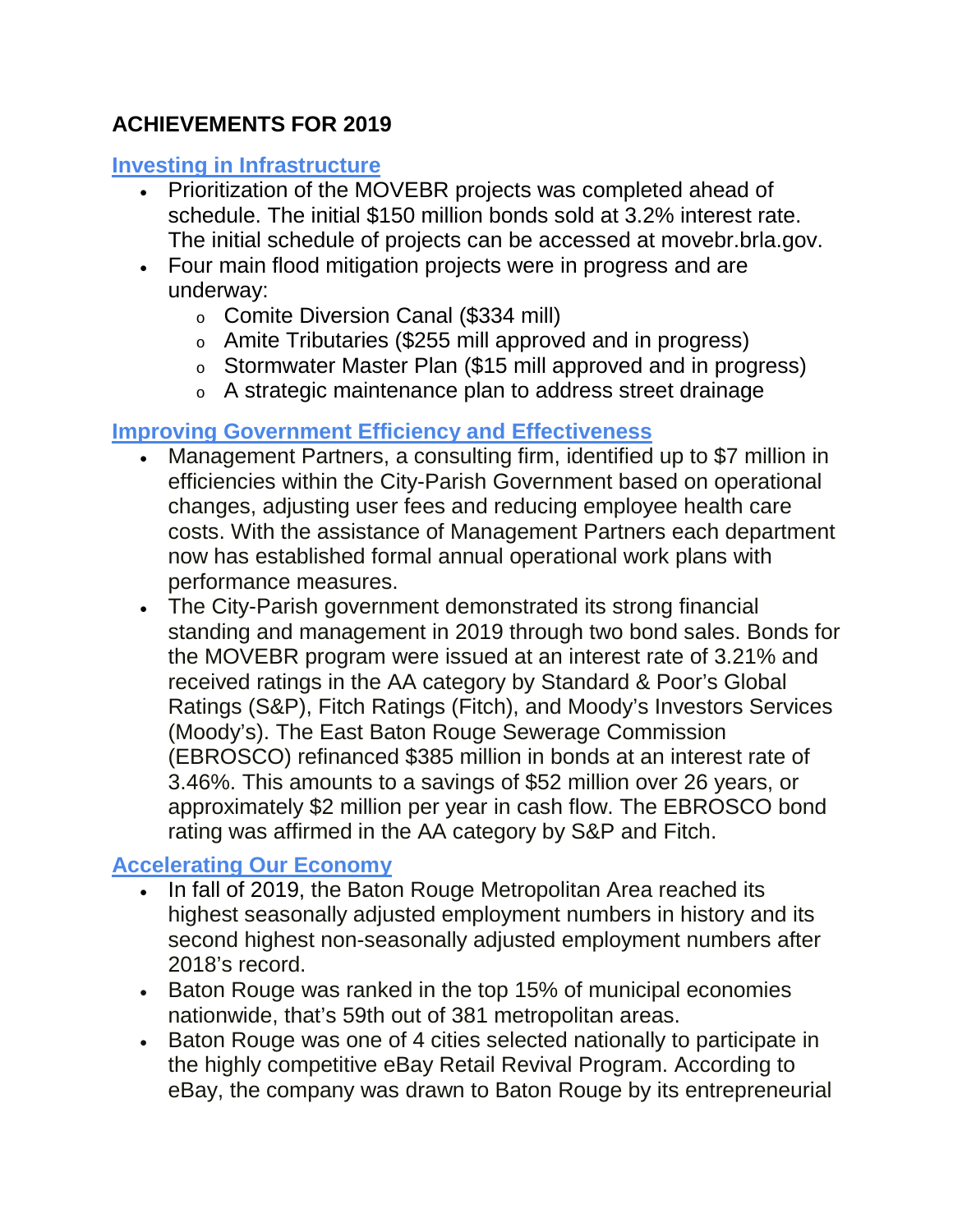spirit and vibrant culture. Retail Revival will help 65 Baton Rouge area retailers find their place and thrive in the global market while deepening neighborhood connections.

# **Prioritizing Public Safety**

- The United States Department of Justice awarded the Baton Rouge Police Department a \$700,000 grant for The Strategies for Policing Innovation Program that will target violent crime. The program will create a real-time crime heat map that implements a number of crime related factors, allowing police to patrol neighborhoods more efficiently.
- The Baton Rouge Police Department also received a \$1 million grant that will utilize police data to better inform community leaders, so they can build stronger relationships with law enforcement to keep their neighborhoods safe.
- Through the implementation of new technology such as the Real Time Crime Center, the new Computer Aided Dispatch System (CADS) and the new Records Management System – The Baton Rouge Police Department was connected with other public safety agencies. Officers can now have a cohesive understanding of critical situations as they unfold, which will save lives and protect property.

# **Revitalizing Our Community**

- Baton Rouge received a \$15 million U.S. Department of Transportation grant, covering 37% of the Bus Rapid Transit project's anticipated \$42 million cost. The 9-mile line will connect Plank Road to Nicholson Drive with stops along the way in North Baton Rouge, downtown and LSU's campus. The Bus Rapid Transit will serve as the centerpiece of the Imagine Plank Road Corridor Master Plan.
- The Plank Road Corridor Master Plan was unveiled in 2019. It will revitalize a 4.3-mile stretch of Plank Road from 22<sup>nd</sup> Street to Harding Boulevard. The project embodies Mayor Broome's commitment to create equitable development for Baton Rouge's most blighted and disinvested areas. Build Baton Rouge is working on the proposed developments for the corridor, identifying resources, partners and capital to make the plans a reality.
- Out of 32 grant candidates, Baton Rouge was one of only four cities awarded a \$29.5 million Choice Neighborhood grant by the U.S. Department of Housing & Urban Development for redeveloping the Ardendale-anchored East Fairfield, Smiley Heights and Melrose East neighborhoods.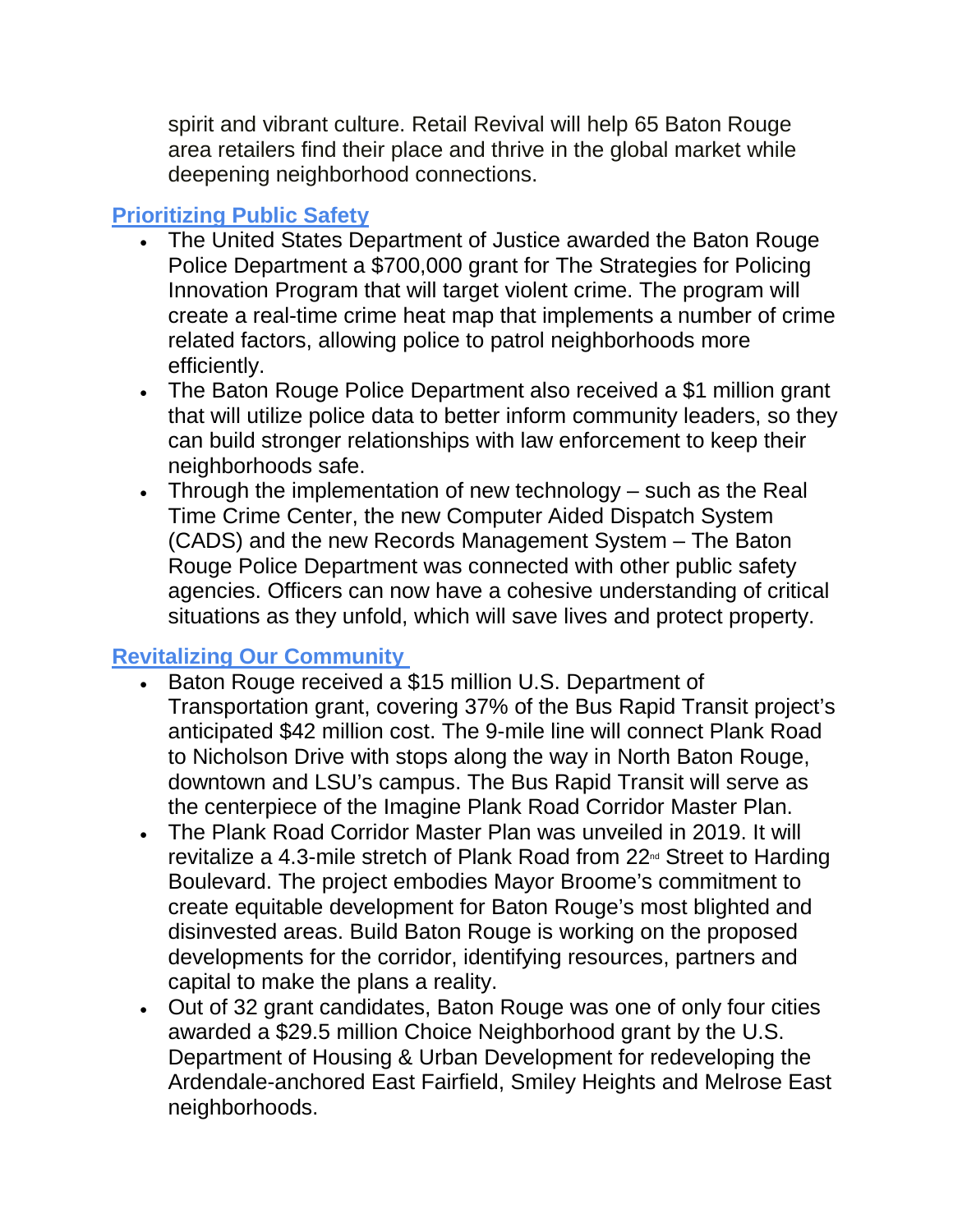• Baton Rouge utilized \$7.3 million in federal Community Block Development Grants, awarding them to local nonprofits, supportive service organizations and community developers that assist low- and moderate-income residents with shelter, basic needs, housing rehabilitation, employment skills and other supportive services. The funding was directed towards such community needs as the demolition of blighted structures, the development of new affordable housing, residential roof repairs.

### **Building a Culture of Health**

- Mayor Broome led the effort to bring Oceans Behavioral Healthcare to North Baton Rouge. The inpatient, geriatric hospital will be located in Howell Place of Harding Boulevard. The initiative will create 85 fulltime jobs, generating additional economic activity in the area.
- Baton Rouge went from being ranked #1 in the country for the rate of AIDS diagnosis to #10, with the rate cut nearly in half. This is largely due to increased HIV testing through opt-out testing in local area emergency rooms.

# **Engaging Our Community**

- Provided \$1 million in funding to St. Vincent de Paul for an expanded homeless shelter with an additional 36 beds. Invested more than \$225,000 in additional homelessness prevention efforts, shelter needs, and other services.
- In 2019, Mayor Broome hosted 75 citizens for 15 Minutes with the Mayor meetings. These were citizens with ideas to enhance our community.
- The volunteer-led litter abatement program, Operation Fresh Start, partnered with non-profit Keep Baton Rouge Beautiful to clean up the community. Nearly 138 tons (275,760 pounds) of trash and debris were collected and disposed. 1,959 abandoned tires in the public right-of-way were collected and disposed. 1,952 illegally placed signs were collected and disposed. 104 potholes were filled. And 226 trash and debris piles were collected and disposed.

# **ACTION PLANS FOR 2020**

#### **Investing in Infrastructure**

- Have 20 MOVEBR projects underway in 2020
- Complete 20% of the Stormwater Master Plan in 2020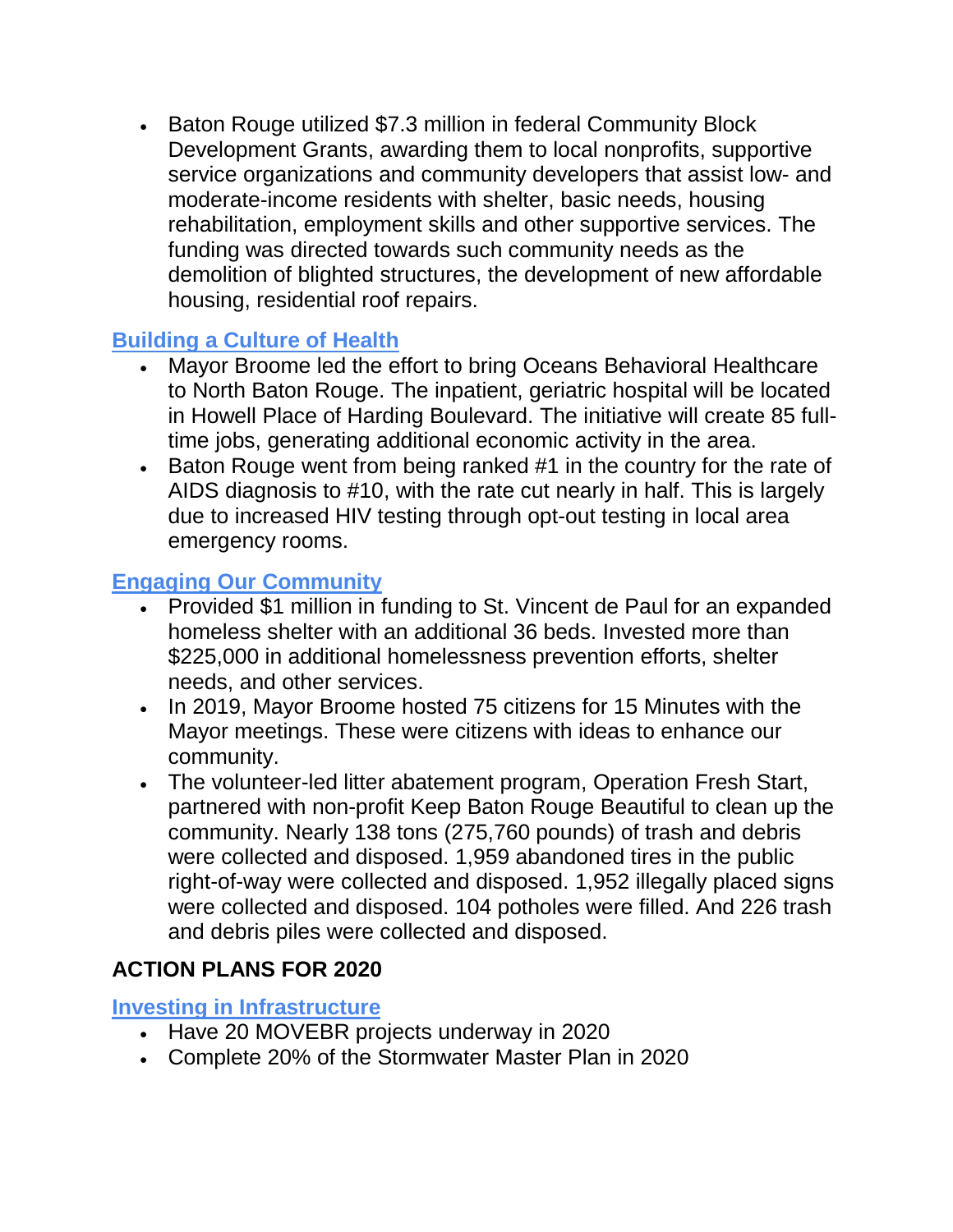#### **Improving Government Efficiency and Effectiveness**

- Implement stringent preventive maintenance policies to reduce the number of City-Parish vehicles sent to outside vendors for repairs by 50% in 2020, saving City-Parish dollars by keeping repairs in-house
- Renew 200 City-Parish vehicles in 2020, providing City-Parish employees with more efficient and quality equipment to better serve constituent needs

### **Accelerating Our Economy**

- Develop a socially and economically disadvantaged small business enterprise certification program, similar to programs in Houston, Atlanta, and New Orleans, by 2020
- Work with banking institutions to launch a line-of-credit program for socially and economically disadvantaged businesses in 2020

#### **Prioritizing Public Safety**

- Begin hosting quarterly meetings with members of the public at each Baton Rouge Police District Headquarters to provide neighborhood specific engagement related to public safety issues
- With the help of Sherwood Forest Crime Prevention District, launch a pilot program in the Sherwood Forest neighborhood that will have real time police cameras and license plate readers at every entrance of the subdivision
- Increase public safety by prioritizing and demolishing at least 50 structures identified as hot spots for violent crime

#### **Revitalizing Our Community**

- Repair 500 roofs for low- to moderate-income citizens of East Baton Rouge Parish by the end of 2020, through the Rapid Roof Repair Program
- Collect and dispose of 500 tons of trash and debris through Operation Fresh Start efforts in 2020
- Demolish 25% more blighted properties in 2020

### **Engaging Our Community**

• Through the Head Start program, empower 1,250 families in 2020 to be proactive in their child's success in early childhood development and education, enhancing mental health services to improve the wellbeing of children, families and staff to maximize their potential and improve their quality of life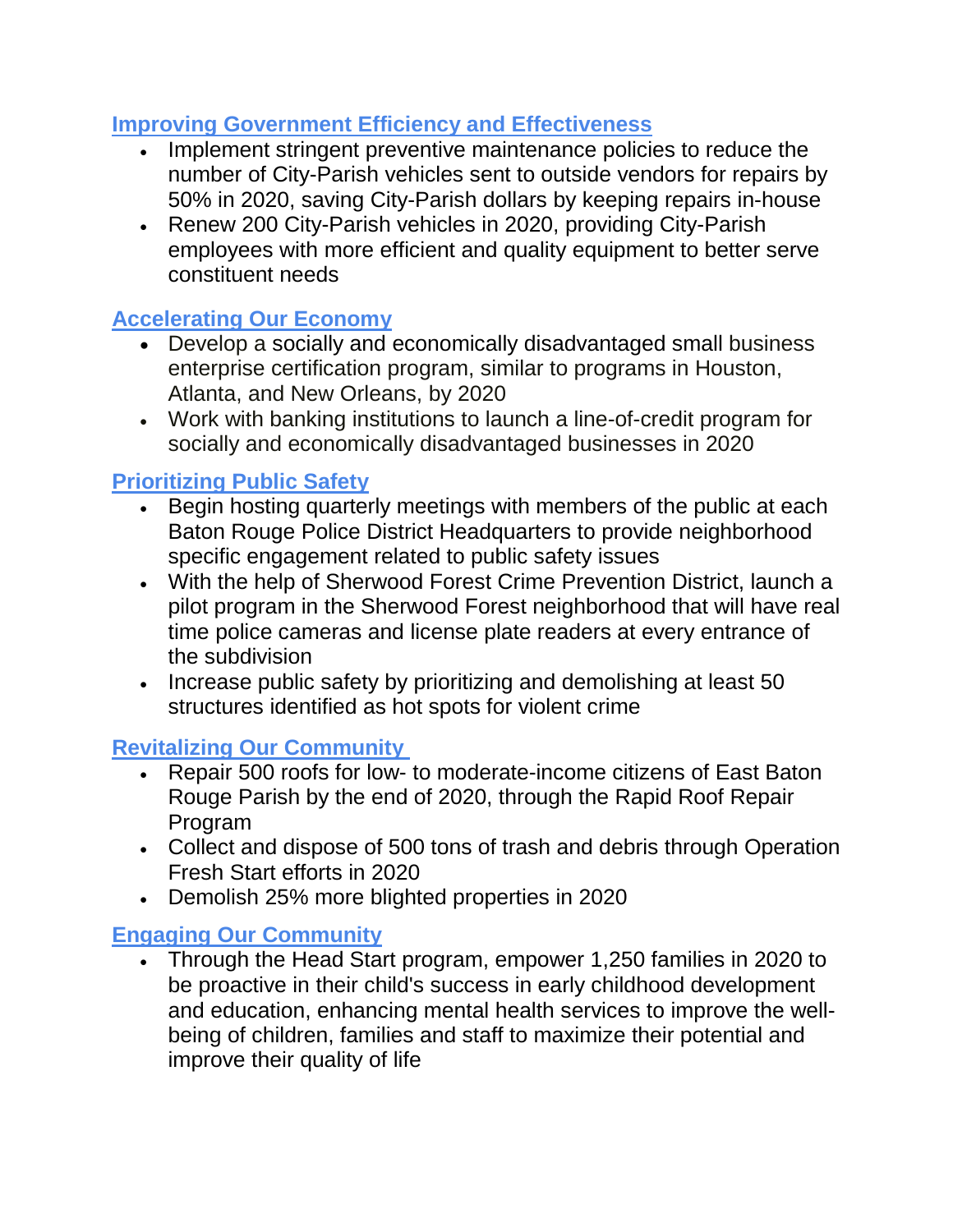- Continue to prioritize the voices of citizens through 15 Minutes with the Mayor meetings
- Employ 1,000 youth through the Mayor's Youth Workforce Experience in 2020 by expanding to a year-round program under the Baton Rouge Youth Opportunities Unlimited (BR YOU) umbrella
- Increase college internship opportunities by 5% for students at Southern University, LSU and BRCC through the Capital Area Promise program
- Launch a pilot program (Campus Exposure 225) for 8th graders attending Brookstown Middle Magnet Academy in collaboration with LSU, Southern University, BRCC, and LASM
- Add 30 worksites and establish 100 work experiences worksites for youth participants in EmployBR as well as employ 300 youth in work experience activities
- Assist more than 7,000 families through Office of Social Services and their array of services in 2020

# **GOALS FOR BEYOND 2020**

#### **Investing in Infrastructure**

- Have ⅓ of all MOVEBR projects underway by 2025
- Decrease the flood potential in almost every neighborhood in East Baton Rouge Parish, up to two feet for some, by 2025

#### **Improving Government Efficiency and Effectiveness**

- Identify and implement \$25 million of revenue gains from government efficiency improvements by 2025
- Complete sales of 50% of vacant City-Parish properties, creating new revenue while off-loading maintenance costs
- Introduce public GIS tracking for grass cutting services on City-Parish website by 2025

# **Accelerating Our Economy**

- The Baton Rouge Metropolitan Area is expected to gain about 11,700 new jobs by 2021 due to major industrial expansions and infrastructure programs like at ExxonMobil, Formosa Plastics, the widening of I-10, and MOVEBR
- Increase the number of passengers at the Baton Rouge Regional Airport by up to 30% by 2025
- Add direct flights out of Baton Rouge Regional Airport to Chicago, Los Angeles, New York, Denver, and D.C. by 2025